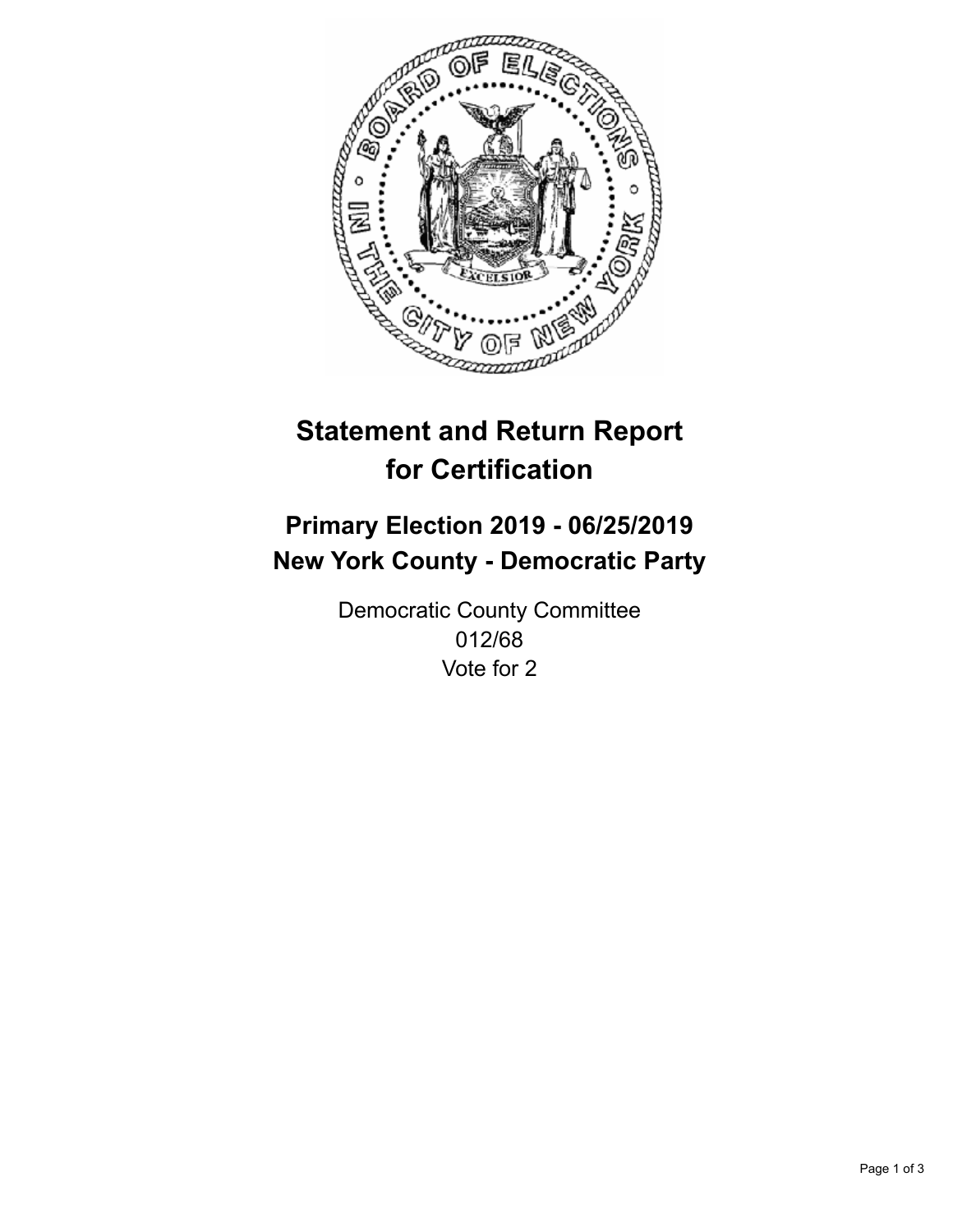

## **Assembly District 68**

| PUBLIC COUNTER                                           |          |
|----------------------------------------------------------|----------|
| <b>MANUALLY COUNTED EMERGENCY</b>                        | 0        |
| ABSENTEE / MILITARY                                      | 0        |
| <b>AFFIDAVIT</b>                                         | 0        |
| <b>Total Ballots</b>                                     |          |
| Less - Inapplicable Federal/Special Presidential Ballots | $\Omega$ |
| <b>Total Applicable Ballots</b>                          |          |
| <b>LESLIE FRANKLIN</b>                                   | 0        |
| <b>JESSICA REID</b>                                      |          |
| <b>LOIS BROWN</b>                                        | $\Omega$ |
| <b>Total Votes</b>                                       |          |
| Unrecorded                                               |          |